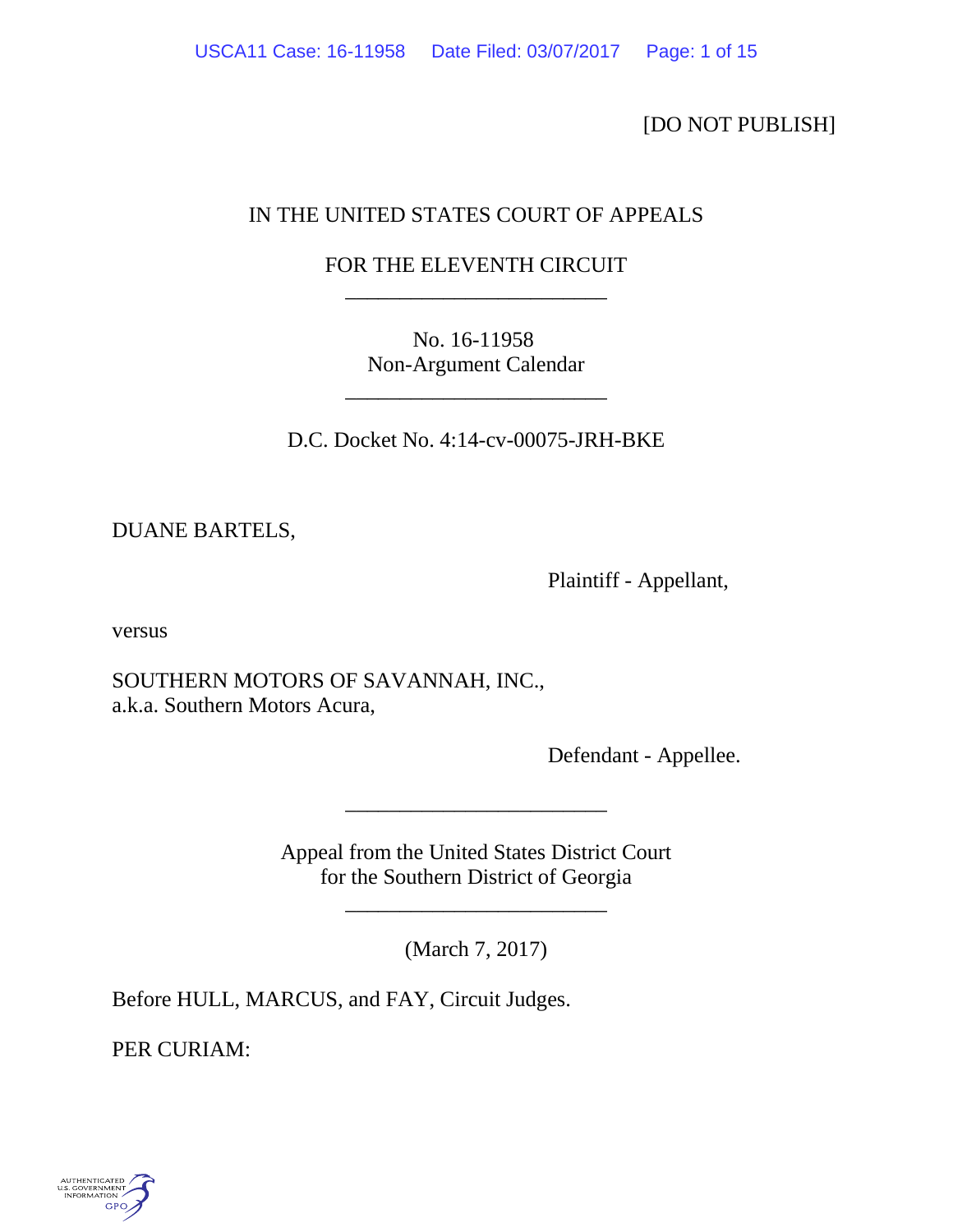Plaintiff Duane Bartels appeals the district court's order granting summary judgment in favor of his former employer, defendant "402 East Broughton Street, Inc.," doing business as Southern Motors Acura ("SMA"). After review of the record and consideration of the parties' briefs, we affirm.

## **I. BACKGROUND**

The district court recited at length the facts and procedural history of this case in its order granting defendant SMA's motion for summary judgment. Assuming the parties' familiarity with that order and with the record generally, we only briefly summarize the relevant background.

Defendant SMA is a car dealership owned and operated by the Kaminsky family, including Myron Kaminsky and his two sons, Adam Kaminsky and Ross Kaminsky. In 2004, plaintiff Bartels began working at defendant SMA as a wholesale parts salesman and was eventually promoted to general manager.

On October 12, 2012, plaintiff Bartels and his wife, who was pregnant, learned that their unborn child suffered from a serious bone disease. Bartels missed several days of work to attend medical appointments with his wife. Throughout this period, Bartels updated the Kaminskys with the details of his personal situation. On October 17, 2012, Bartels returned to work, but he indicated to the Kaminskys that he would need time off in the future to help his wife through the complicated pregnancy. Bartels did not request any specific days off.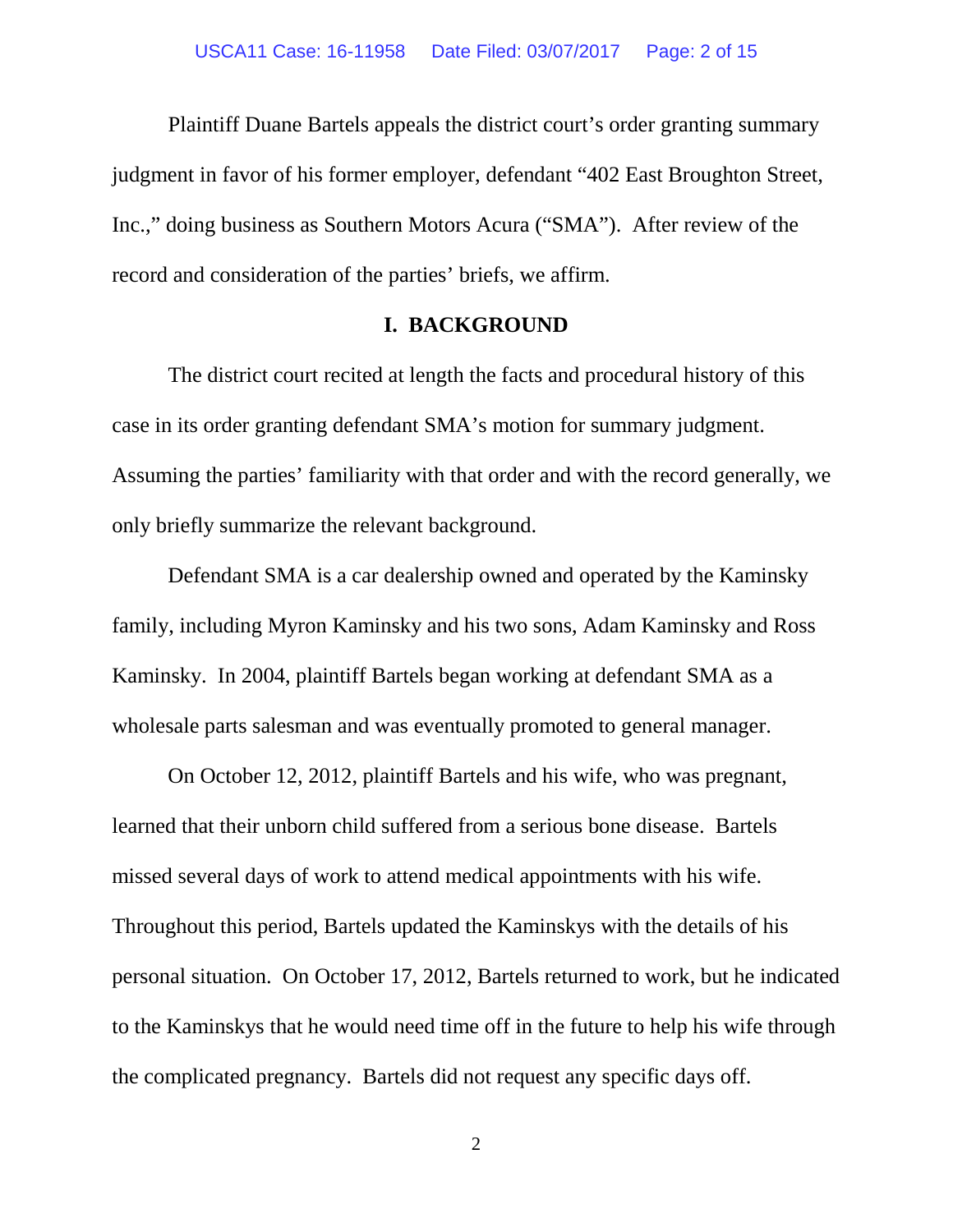On October 19, 2012, volunteers for the Historic Savannah Foundation ("HSF") were at defendant SMA's dealership preparing for a charity benefit being held there. Plaintiff Bartels approached Katherine Albert, an HSF volunteer, and expressed his dissatisfaction with the fact that Albert had not consulted with him while planning the HSF charity event. According to Albert, during the course of this conversation, Bartels used profanity and said otherwise "demeaning and embarrassing" things.<sup>[1](#page-2-0)</sup> Albert complained about this incident to HSF's director, Terri O'Neil, who in turn contacted Myron Kaminsky. Bartels admits that Myron Kaminsky called him and instructed him to apologize to O'Neil. Bartels eventually called O'Neil to apologize.

Four days later, on October 23, 2012, Myron and Adam Kaminsky met with Bartels and informed Bartels that he was being terminated. At the short meeting, the Kaminskys made several statements expressing sympathy for Bartels and his personal situation. According to Bartels, Myron and Adam Kaminsky stated that Bartels did "nothing wrong" and that the termination was "purely a business decision." Myron Kaminsky said that he understood what Bartels was going

<span id="page-2-0"></span><sup>&</sup>lt;u>1</u> <sup>1</sup>The district court described the Albert episode as follows:

According to Albert . . . Plaintiff (1) used profanity when asking why he had not been given tickets to the event; (2) stated guests at his own social gatherings used flowerpots to relieve themselves; (3) used profanity when directing Albert not to move his desk for the event; and (4) complained to an assembled group of Defendant's employees about the need to coordinate within a short time frame.

SMA was entitled to rely on the good-faith belief that Bartels engaged in professional misconduct regardless of whether it knew every detail of the misconduct. See EEOC v. Total Sys. Servs., Inc., 221 F.3d 1171, 1176 (11th Cir. 2000).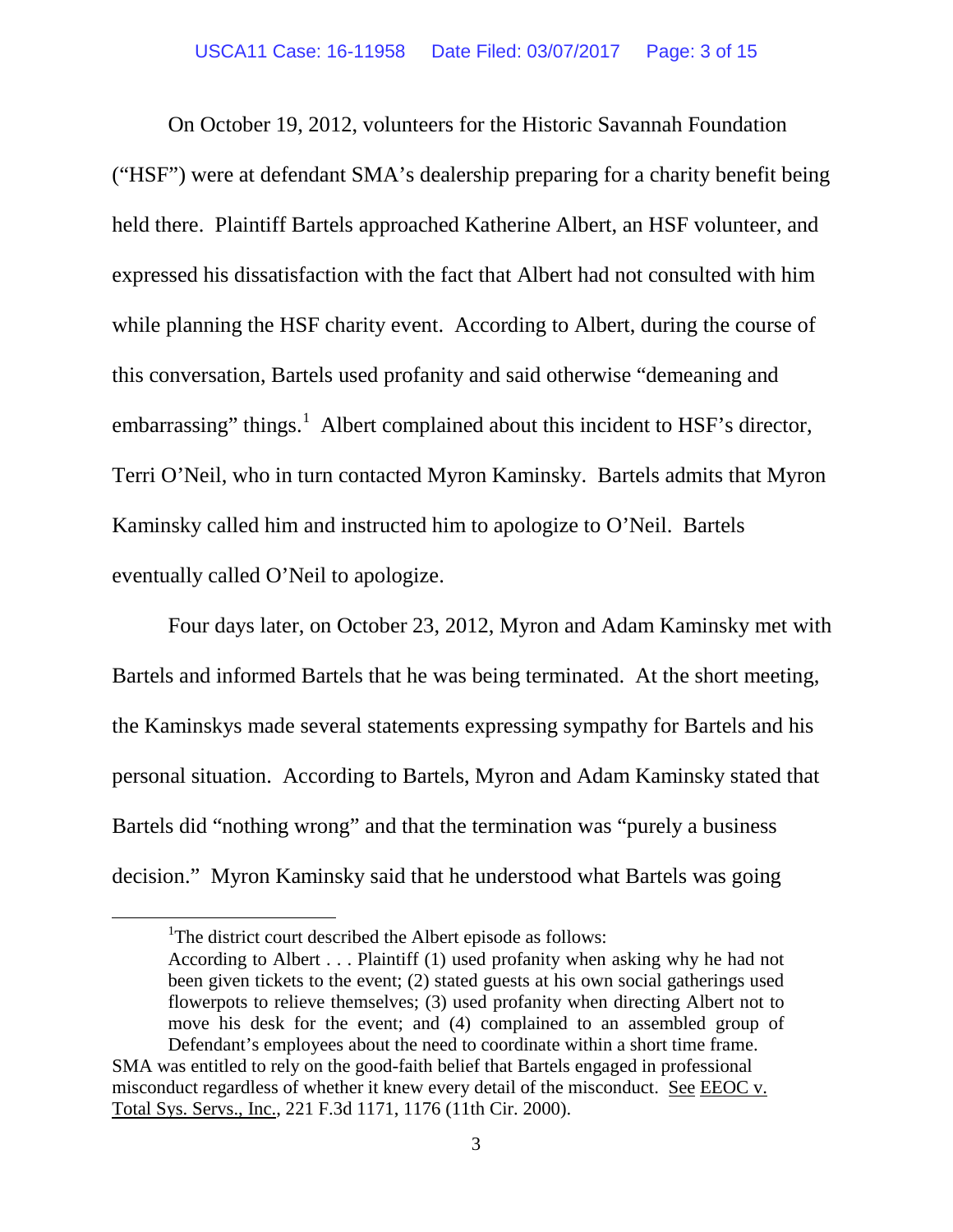#### USCA11 Case: 16-11958 Date Filed: 03/07/2017 Page: 4 of 15

through, and that they would give Bartels a three months' severance package. Adam and Ross Kaminsky had previously expressed their concern with Bartels's effectiveness as a general manager, and they agreed with their father's decision to terminate Bartels.

On November 13, 2012, Ross Kaminsky submitted a notice to the Georgia Department of Labor (the "DOL notice"), which listed the reasons for Bartels's termination. These reasons included "[c]ursing at and upsetting [a] member of [HSF] during fund raising event," failure to work well with others, failure to meet minimum production requirements, use of a company credit card for personal expenses, poor attitude, mistakes leading to lost revenue, and unapproved spending. Myron Kaminsky later confirmed that the termination decision was based solely on Bartels's inappropriate interaction with Albert.

In February 2013, after his daughter's birth, Bartels filed suit against SMA. In his complaint, Bartels asserted two claims pursuant to the Family and Medical Leave Act of 1993 ("FMLA") for retaliation and interference. SMA filed a motion for summary judgment, which the district court granted as to both claims.

On appeal, Bartels challenges the grant of summary judgment as to both FMLA claims.<sup>[2](#page-3-0)</sup>

<span id="page-3-0"></span> $\overline{\phantom{a}2}$ <sup>2</sup>We review de novo the district court's grant of summary judgment, considering the evidence and the inferences therefrom in the light most favorable to the nonmoving party. Ellis v. England, 432 F.3d 1321, 1325 (11th Cir. 2005). Summary judgment is appropriate where the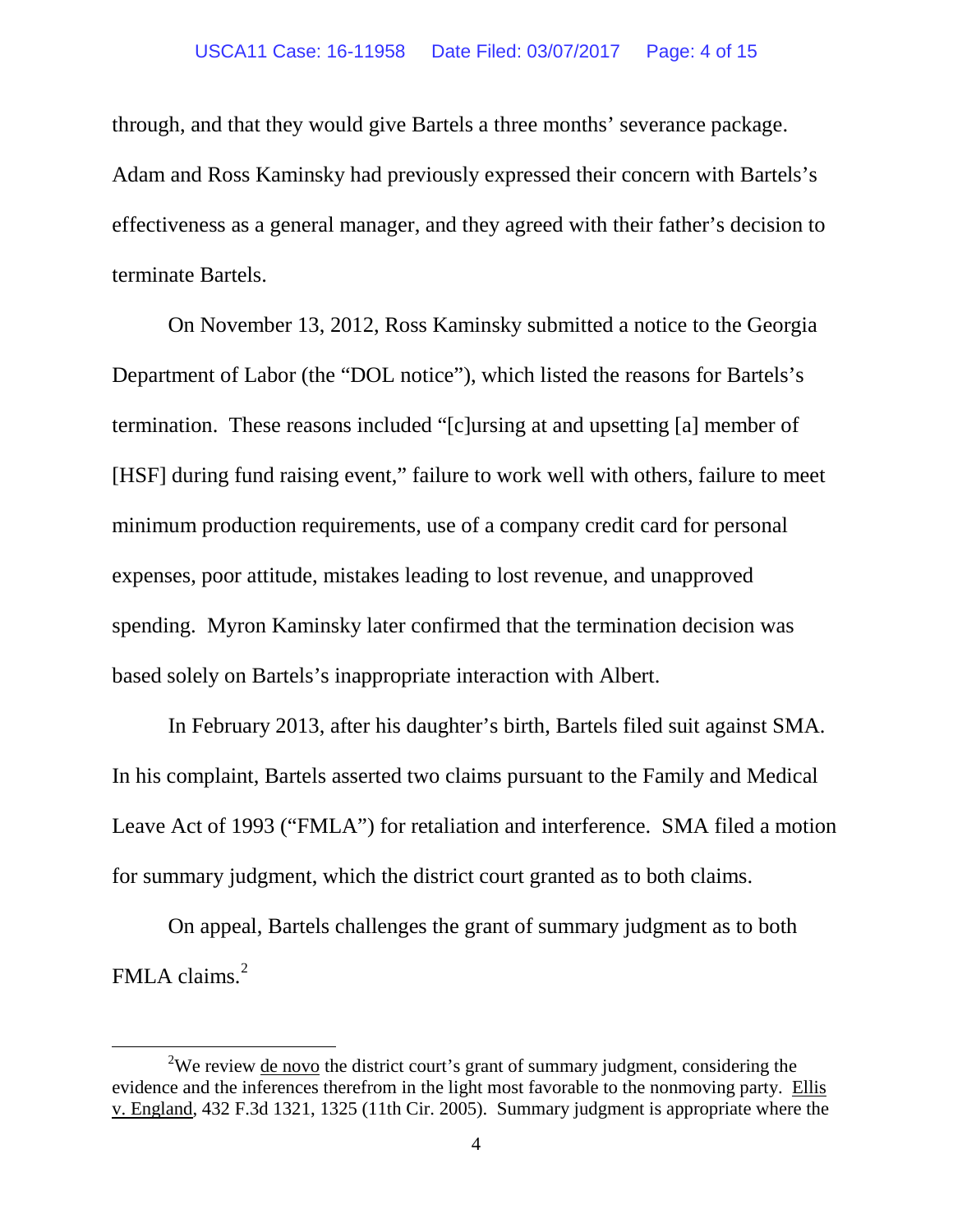### **II. THE FMLA STATUTE**

Under the FMLA, employees are entitled to leave for specified family and medical reasons. See generally 29 U.S.C. § 2612. As relevant here, the FMLA provides that an employee is entitled to up to twelve weeks of leave each year to care for a spouse or child who suffers from a serious health condition. Id.  $\S 2612(a)(1)(C)$ . When the employee returns from such a period of leave, the employer must reinstate the employee to his previous position with the same benefits, pay, and other terms and conditions of employment. Id. § 2614 (a)(1).

It is unlawful for an employer to "interfere with, restrain, or deny the exercise of or the attempt to exercise" these FMLA rights. Id.  $\S$  2615(a)(1). It is also unlawful for an employer to "discharge or in any other manner discriminate against any individual for opposing any practice made unlawful" by the FMLA. Id.  $\S 2615(a)(2)$ . An employee seeking to enforce the FMLA's substantive provisions may bring a private action against his employer. Id. § 2617. This Court has recognized two types of FMLA claims: retaliation and interference. Hurlbert v. St. Mary's Health Care Sys., Inc., 439 F.3d 1286, 1293 (11th Cir. 2006).

## **III. RETALIATION CLAIM**

 $\overline{a}$ 

evidence shows that "there is no genuine dispute as to any material fact and the movant is entitled to judgment as a matter of law." Fed. R. Civ. P. 56(a). There is a genuine dispute where the evidence would allow a reasonable jury to find in favor of the nonmoving party. Ellis, 432 F.3d at 1325-26.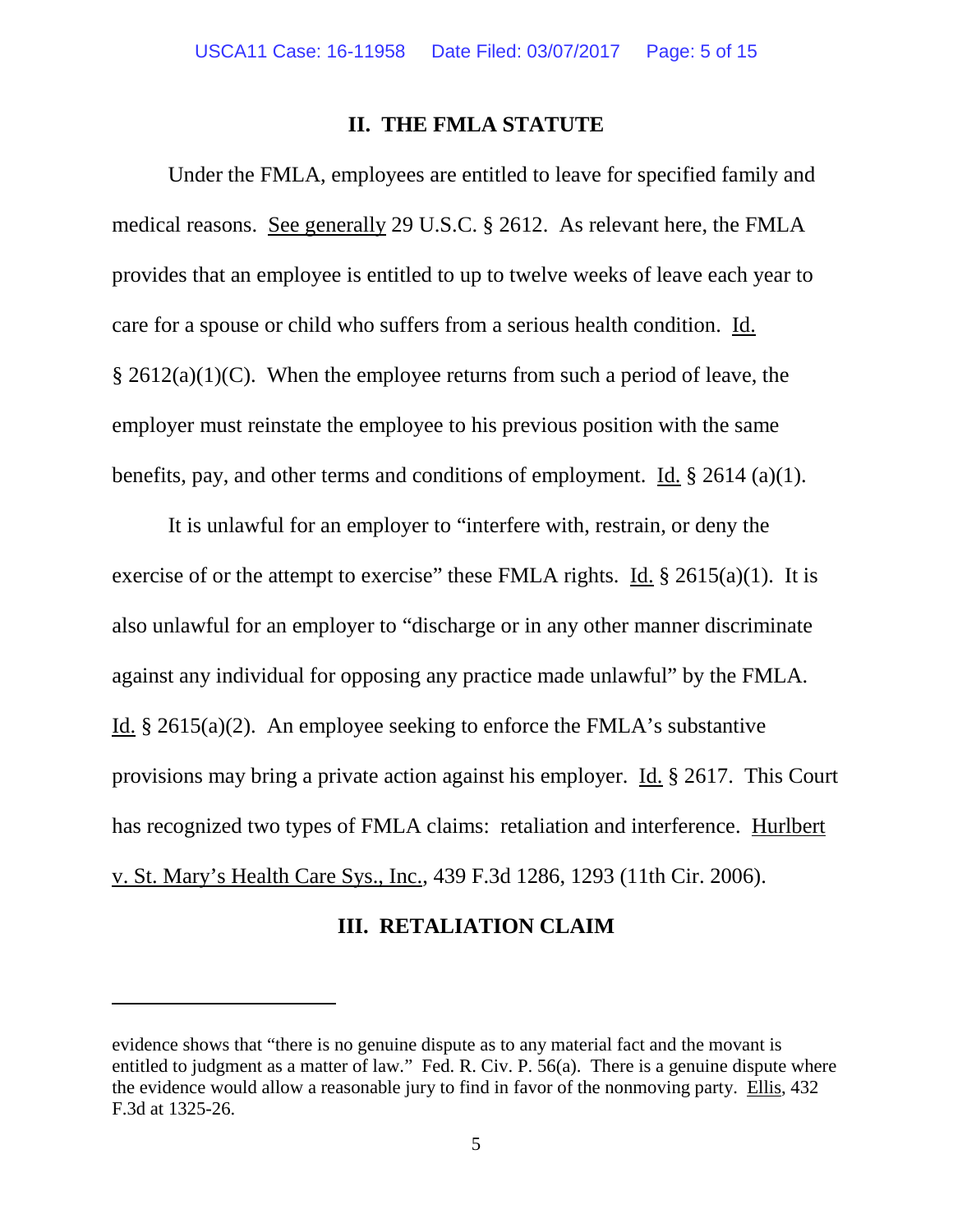#### USCA11 Case: 16-11958 Date Filed: 03/07/2017 Page: 6 of 15

In Count II of his complaint, Bartels asserted an FMLA retaliation claim, alleging that SMA terminated him in retaliation for his anticipated use of FMLA protected leave during his wife's pregnancy.

Where the plaintiff espouses a single-motive theory of FMLA retaliation and relies on indirect evidence of the employer's retaliatory intent,<sup>[3](#page-5-0)</sup> we analyze his claim under the burden shifting framework established by the Supreme Court in McDonnell Douglas Corp. v. Green, 411 U.S. 792, 93 S. Ct. 1817 (1973). Hurlbert, 439 F.3d at 1297; see Quigg v. Thomas Cty. Sch. Dist., 814 F.3d 1227, 1238 (11th Cir. 2016) (holding that the McDonnell Douglas framework is appropriate for analyzing single-motive claims, but not mixed-motives claims). Under that approach, the plaintiff must first establish a prima facie case of retaliation by showing (1) that he engaged in statutorily protected activity, (2) that he experienced an adverse employment action, and (3) that there is a causal connection between the protected activity and the adverse employment action. Hurlbert, 439 F.3d at 1297. The burden then shifts to the employer to articulate a legitimate, non-retaliatory reason for the adverse action. Id. The plaintiff then bears the burden of showing that the employer's proffered reason is pretext for unlawful retaliation. Id.

<span id="page-5-0"></span> $\frac{1}{3}$ <sup>3</sup>Bartels does not argue that he presented direct evidence of unlawful intent.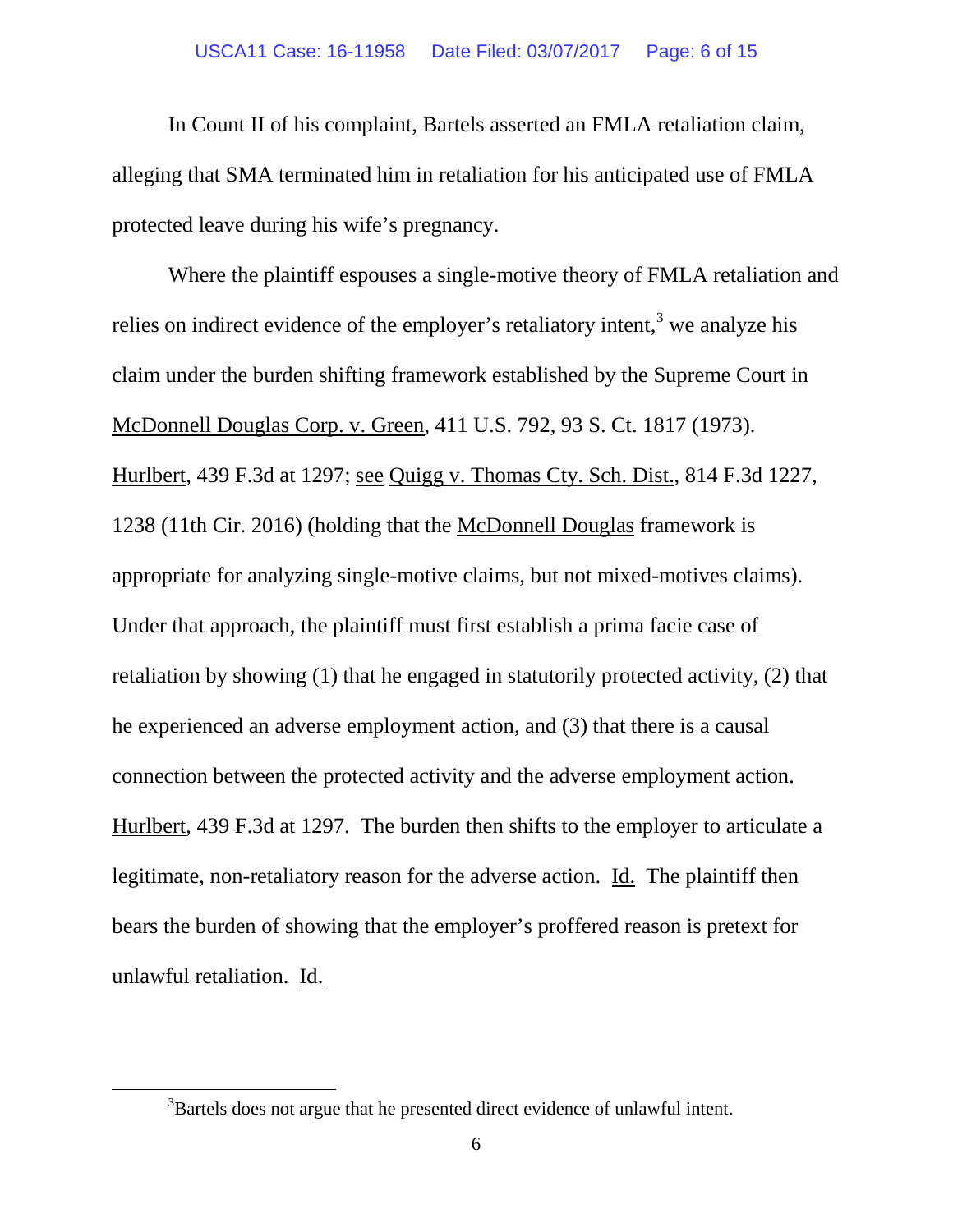#### USCA11 Case: 16-11958 Date Filed: 03/07/2017 Page: 7 of 15

We assume without deciding that plaintiff Bartels presented sufficient evidence to make out a prima facie case of FMLA retaliation. In turn, defendant SMA presented ample evidence that it terminated Bartels for a legitimate, nonretaliatory reason—to wit, Bartels's inappropriate behavior during the episode with Albert. The resolution of Bartels's retaliation claim thus turns on the issue of pretext.

To carry his burden on pretext, the employee must produce evidence from which a reasonable jury could find (1) that the employer's proffered reason was not the true reason for the adverse employment action and (2) that the decision was motivated by an illegal purpose. Springer v. Convergys Customer Mgmt. Grp. Inc., 509 F.3d 1344, 1348-49 (11th Cir. 2007). The employee can prove pretext by identifying "weaknesses, implausibilities, inconsistencies, incoherencies, or contradictions" in the employer's proffered reason. Brooks v. Cty. Comm'n of Jefferson Cty., 446 F.3d 1160, 1163 (11th Cir. 2006).

The district court did not err in determining that Bartels failed to establish that SMA's legitimate, non-retaliatory reason was pretextual. On this record, the evidence was insufficient to support a jury finding that the Albert incident was not the true reason for Bartels's termination and that the decision was motivated by an illegal purpose.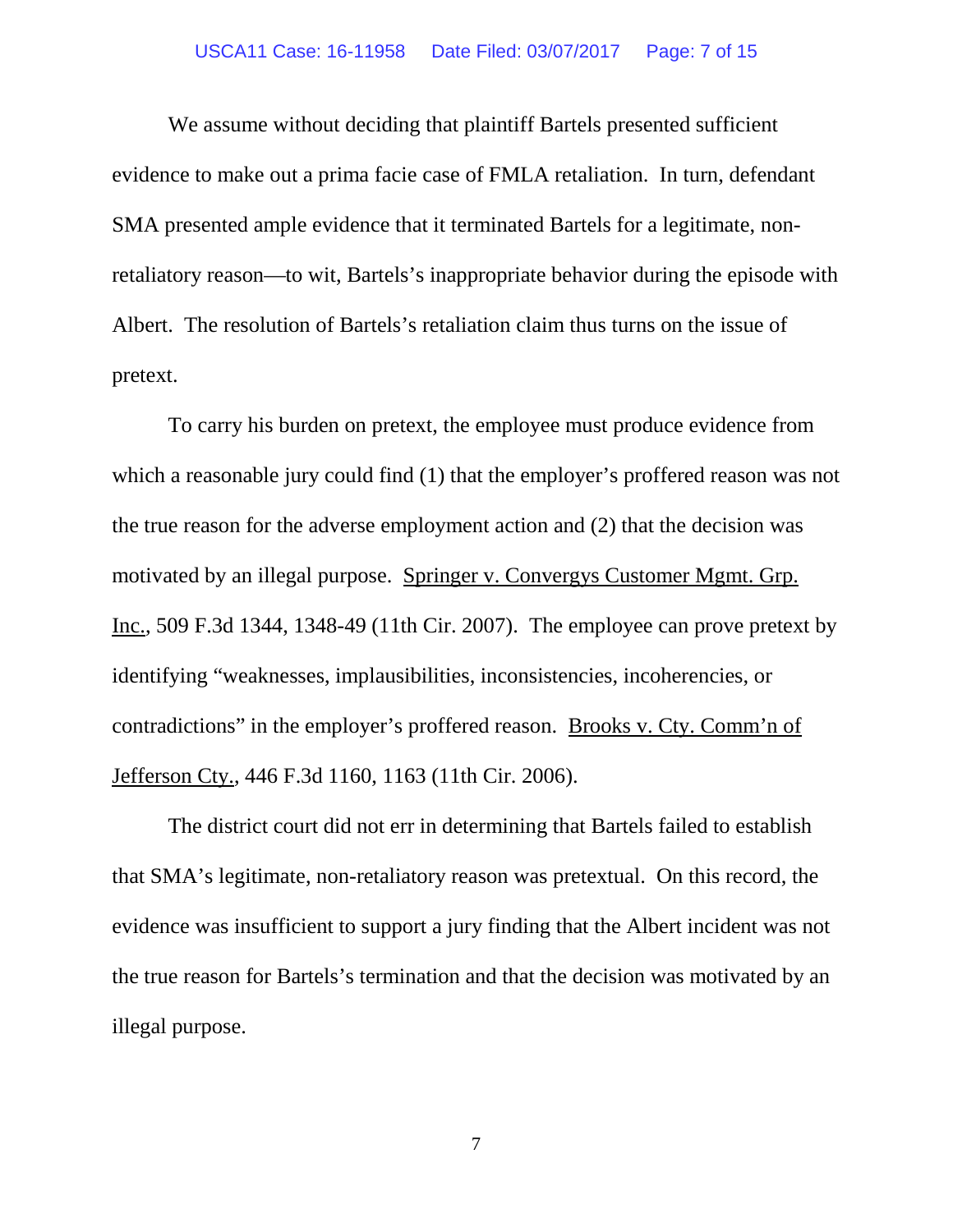#### USCA11 Case: 16-11958 Date Filed: 03/07/2017 Page: 8 of 15

The DOL notice did list reasons other than the Albert episode for terminating Bartels, but the notice also clearly identified Bartels's comments to Albert as one reason for termination. That the DOL notice included other motivations might indicate that there were supplemental reasons for Bartels's termination, but it does not indicate that SMA shifted its reasons.

We recognize that the Kaminskys made statements expressing sympathy for Bartels and his personal situation. See Wascura v. City of South Miami, 257 F.3d 1238, 1246 (11th Cir. 2001) (stating that expressions of sympathy associated with termination are "weak circumstantial evidence" of discriminatory intent and that statements designed to "save face" cannot overcome the employer's legitimate reasons for termination). Bartels, however, points to no evidence directly indicating that the Kaminskys chose to terminate Bartels because of his future need for FMLA leave. See id.

In addition, the fact that Bartels apologized for his behavior does not create a genuine dispute of material fact regarding pretext. The apology and any subsequent positive response from Myron Kaminsky does not rebut the evidence indicating that SMA terminated Bartels for a legitimate reason. See Brooks, 446 F.3d at 1163 (stating that the employee must meet the employer's legitimate reason "head on and rebut it"). It merely shows that Bartels disagrees with SMA's resolution of the conflict, which is insufficient to create a genuine dispute of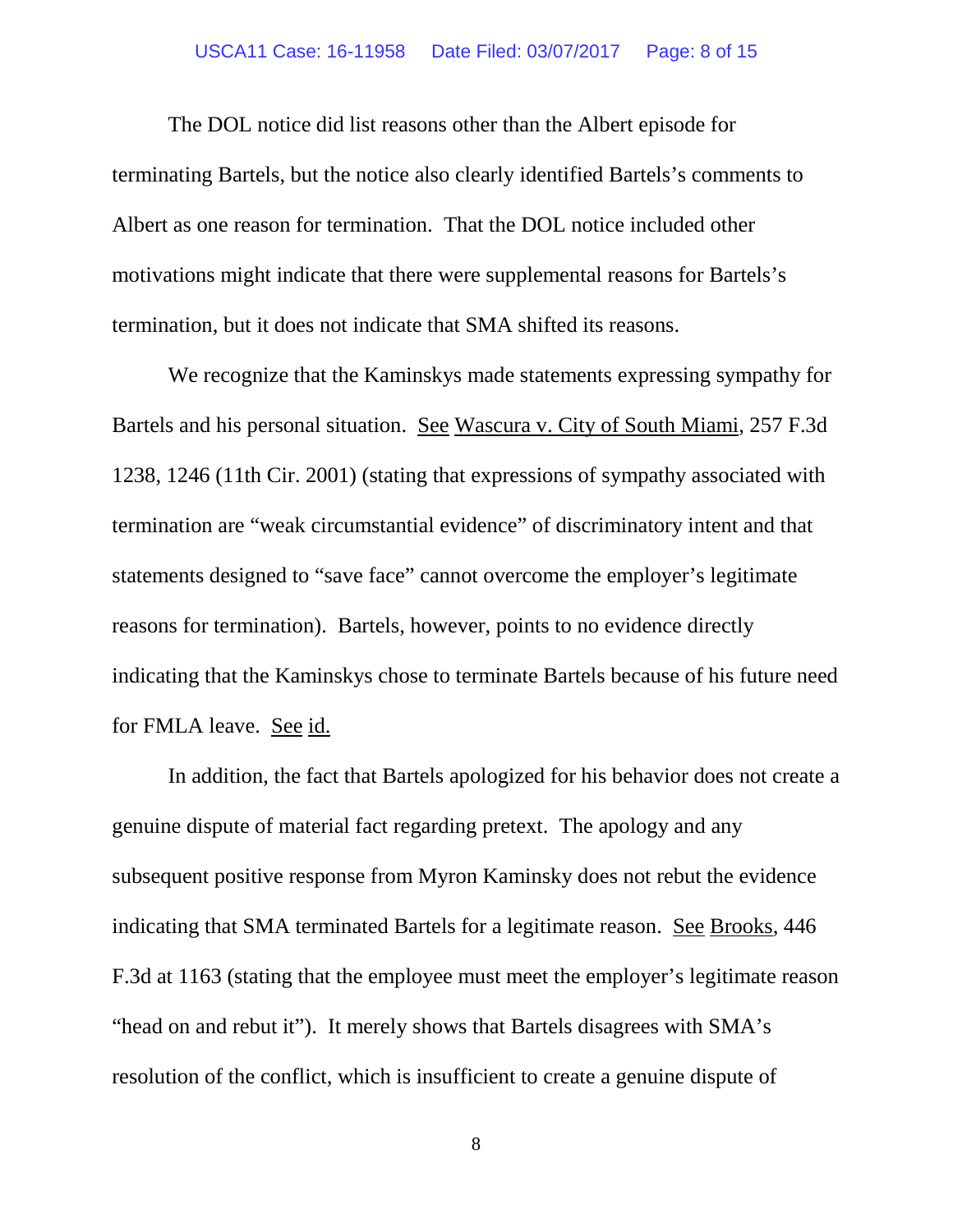material fact. See Wilson v. B/E Aerospace, Inc., 376 F.3d 1079, 1088 (11th Cir. 2004) ("[A] plaintiff cannot recast the reason but must meet it head on and rebut it. Quarreling with that [legitimate, non-retaliatory] reason is not sufficient.") (citation omitted).

Also, contrary to Bartels's contention, the district court did not ignore evidence of misconduct by other SMA managers. As the district court noted, the evidence pertaining to these other managers did not constitute effective comparator evidence because the other managers' conduct was not sufficiently similar to Bartels's conduct during the Albert episode. See Silvera v. Orange Cty. Sch. Bd., 244 F.3d 1253, 1259 (11th Cir. 2001) ("In determining whether employees are similarly situated . . . it is necessary to consider whether the employees are involved in or accused of the same or similar conduct and are disciplined in different ways.").

Two of the alleged comparators, Jarred Pratt and Dennis Purcell, did not engage in behavior that could be construed as direct mistreatment of a potential customer or third party. Evidence regarding their misconduct is thus not probative of pretext as to Bartels's termination. And manager Michael Rhinehart, another alleged comparator, merely had to "smooth things over" with customers who felt they had not gotten a favorable deal. This is not sufficiently similar to the offensive comments Bartels made to Albert. See id. The district court did not err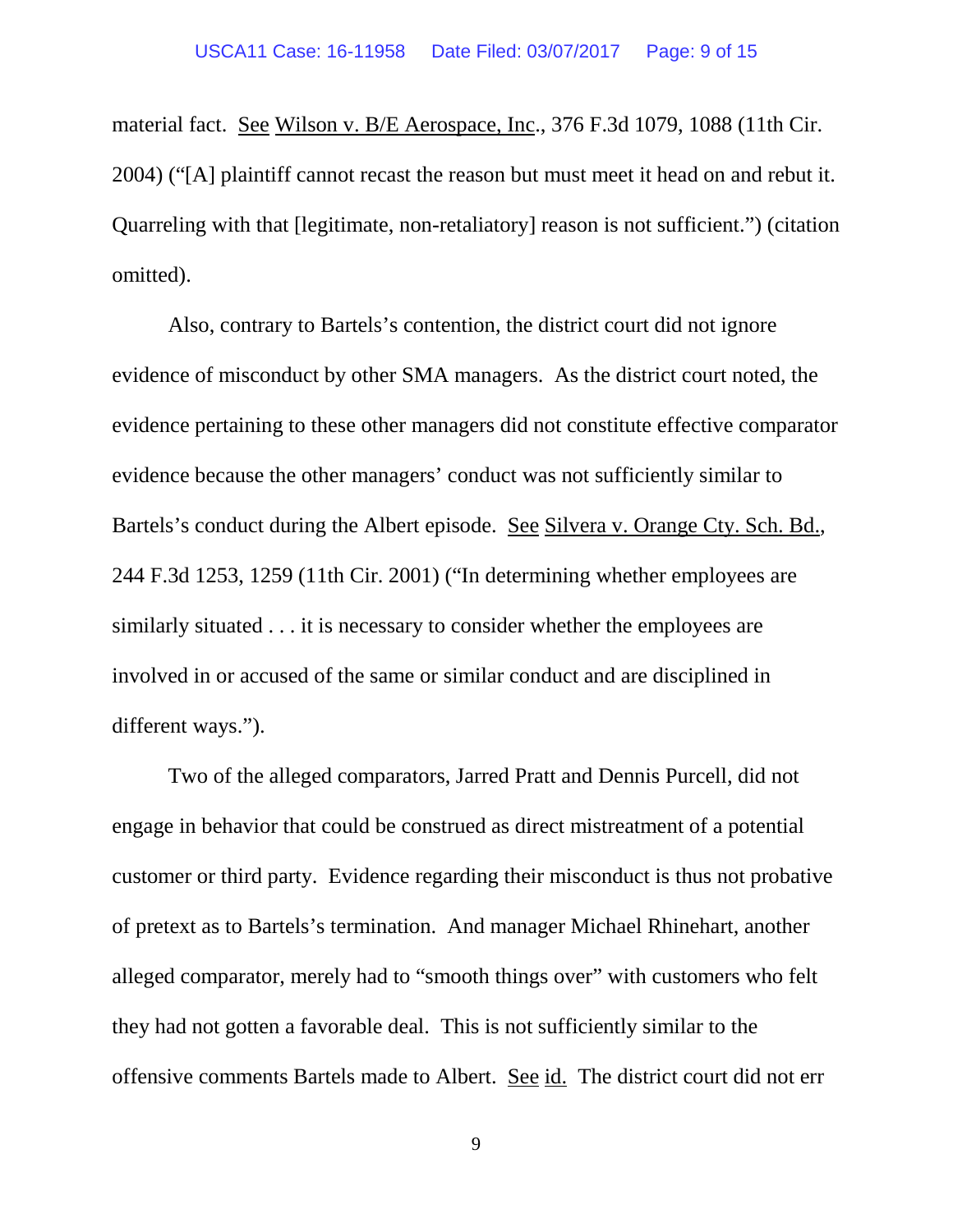#### USCA11 Case: 16-11958 Date Filed: 03/07/2017 Page: 10 of 15

in determining that this purported comparator evidence failed to rebut SMA's legitimate reason for terminating Bartels.

The district court also did not fail to consider "me too" evidence regarding the terminations of SMA employees Doug Thomson and Michael Johnson. The district court determined that the evidence regarding Thomson's termination was insufficient to indicate whether SMA had terminated Thomson for any improper reason. Importantly, Thomson admitted that he failed to meet SMA's expectations for productivity, indicating that Thomson was fired for a legitimate, non-retaliatory reason.Thomson's termination did occur after he took time off to care for his ill wife, but the evidence did not indicate whether this time off could even constitute protected leave under the FMLA.

As to Michael Johnson, SMA employee Fred Jacoby testified that he spoke to Bartels, who said that Myron Kaminsky told him to terminate Johnson because Johnson had heart problems. The district court did not err in determining that this statement was inadmissible hearsay. Myron Kaminsky's statement might have been admissible as an admission of a party opponent had it been introduced through the testimony of Bartels. See Fed. R. Evid.  $801(d)(2)$ . Because it was introduced through the testimony of Jacoby, however, who testified that Bartels told him what Myron Kaminsky said, the testimony constituted hearsay within hearsay. <u>See</u> Fed. R. Evid. 801, 805.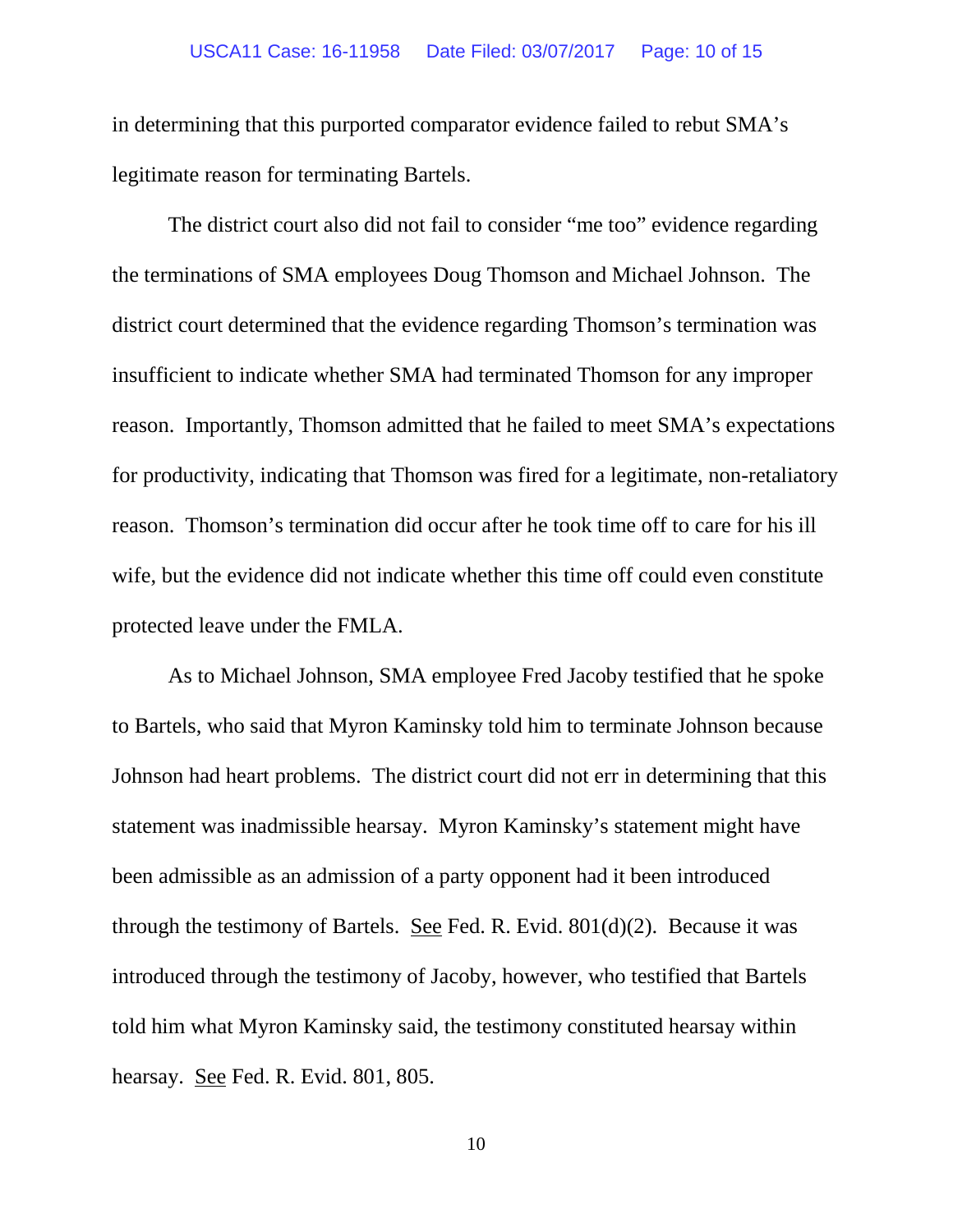On appeal, Bartels does not argue that his statement to Jacoby falls within any established hearsay exception. See id. Rather, Bartels claims that this hearsay statement can be considered in passing on the motion for summary judgment "because it can be reduced to admissible form at trial." However, when Myron Kaminsky was asked whether he ever said that someone with heart issues could not work at SMA, he responded, "I don't believe I would ever say that." In light of Myron Kaminsky's testimony, Bartels has not shown that Myron Kaminsky would give testimony at trial corroborating Jacoby's statement. Thus, the district court did not err in refusing to consider the hearsay statement introduced by Jacoby's testimony about what Bartels said that Myron Kaminsky said. See Jones v. UPS Ground Freight, 683 F.3d 1283, 1293-94 (11th Cir. 2012) (noting that hearsay statements cannot be considered in passing on a motion for summary judgment where the declarant has given sworn testimony contradicting the hearsay statement).

For the first time on appeal, Bartels argues that (1) his FMLA retaliation claim should be analyzed under the mixed-motives theory of discrimination and (2) he showed that unlawful discrimination was a "motivating factor" in the adverse employment action. See Quigg, 814 F.3d at 1235 (discussing the mixedmotives theory as it applies in the context of Title VII and § 1983 discrimination claims). If the employee can show that an unlawful reason was a motivating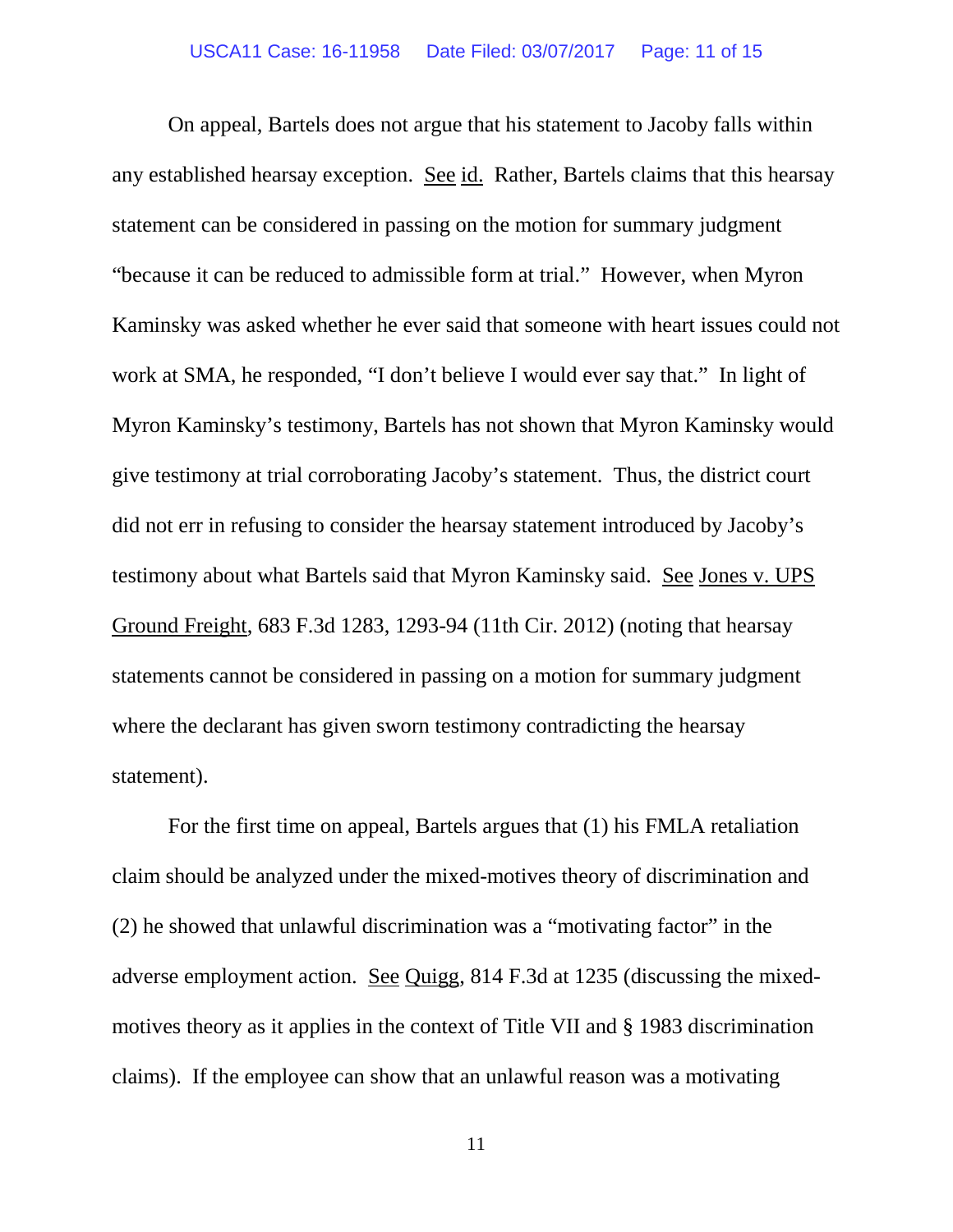factor, then the burden shifts to the employer to show that it would have made the same decision in the absence of the impermissible motivating factor. Id. at 1242 (articulating the "same decision" defense to a claim relying on the mixed-motives theory).

Even assuming arguendo that the mixed-motives approach is appropriate in the context of an FMLA retaliation claim, which we do not decide here, Bartels's claim fails for two reasons. First, because Bartels urges the application of the mixed-motives theory for the first time on appeal, we do not consider that issue here. See Access Now, Inc. v. Sw. Airlines Co., 385 F.3d 1324, 1331 (11th Cir. 2004). Second, as an alternative ground, we conclude that Bartels's FMLA claims fail under the mixed-motives theory because there is no genuine dispute of material fact with respect to SMA's same-decision defense. That is, the only reasonable conclusion supported by the record is that SMA would have terminated Bartels because of the Albert incident regardless of whether Bartels indicated a need for FMLA leave. See Quigg, 814 F.3d at 1242.

For either reason, the district court did not err in granting summary judgment to SMA on Bartels's FMLA retaliation claim.

## **IV. INTERFERENCE CLAIM**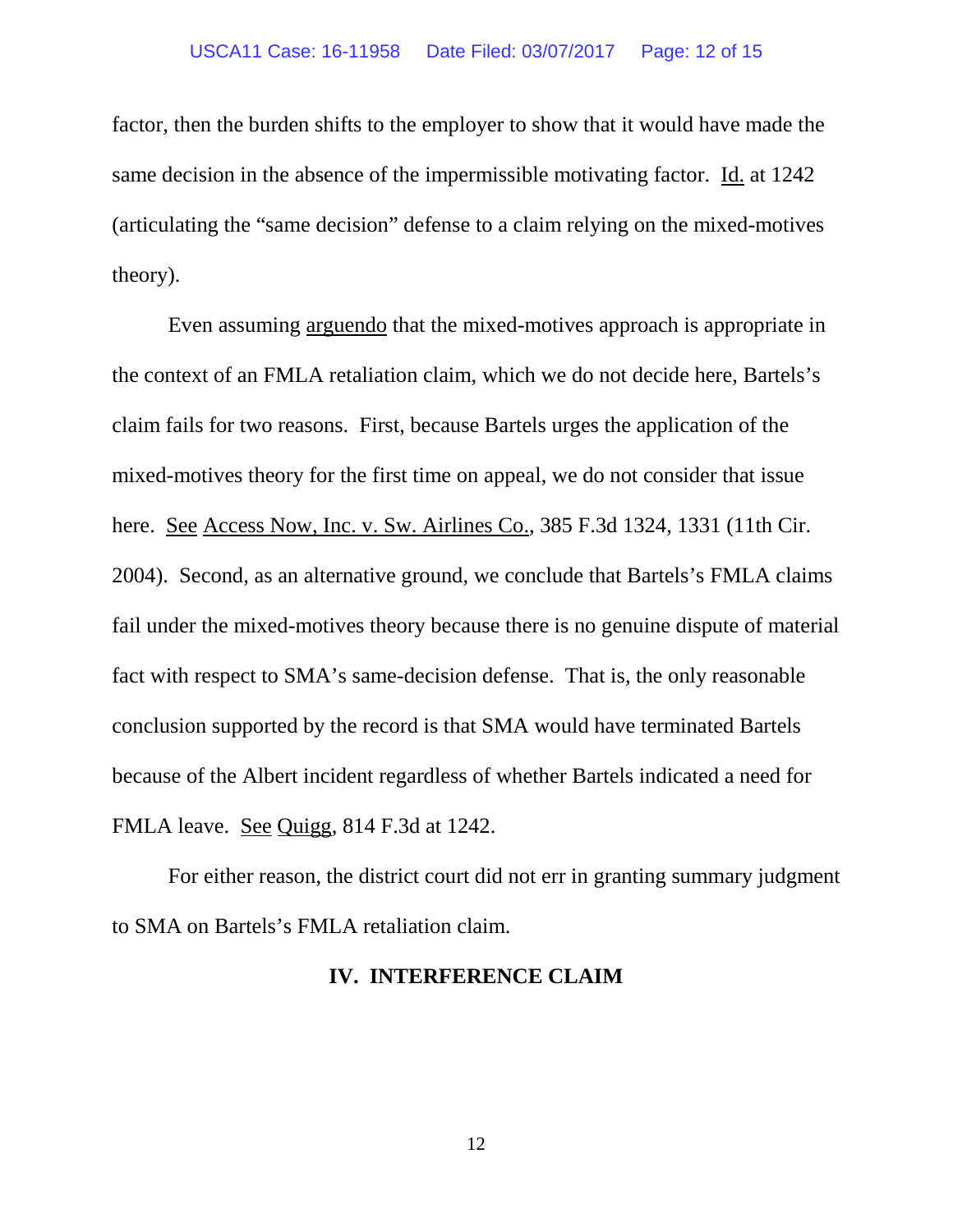In Count I of his complaint, Bartels asserted an FMLA interference claim, principally alleging that SMA terminated him to avoid providing him with anticipated FMLA leave.

To prevail on a claim for FMLA interference, an employee must show that his employer denied him a benefit to which he was entitled under the FMLA. White v. Beltram Edge Tool Supply, Inc., 789 F.3d 1188, 1191 (11th Cir. 2015). The employee need not show that the employer intended to deny an FMLA benefit—the employer's motives are irrelevant in the context of an interference claim. Hurlbert, 439 F.3d at 1293. Where the employer can show, however, that it would have dismissed the employee regardless of the employee's request for FMLA benefits, the employer is not liable for FMLA interference. Krutzig v. Pulte Home Corp., 602 F.3d 1231, 1236 (11th Cir. 2010). Thus, the employer is only liable for FMLA interference where the employee's need for FMLA leave was the proximate cause of the termination. Schaaf v. Smithkline Beecham Corp., 602 F.3d 1236, 1242 (11th Cir. 2010).

Here, we cannot say that the district court erred in granting summary judgment to SMA on Bartels's FMLA interference claim. The district court did not err by relying on its retaliation pretext analysis to grant summary judgment to SMA on Bartels's interference claim. It is true, as Bartels notes, that SMA bears the burden of showing, in relation to the interference claim, that it would have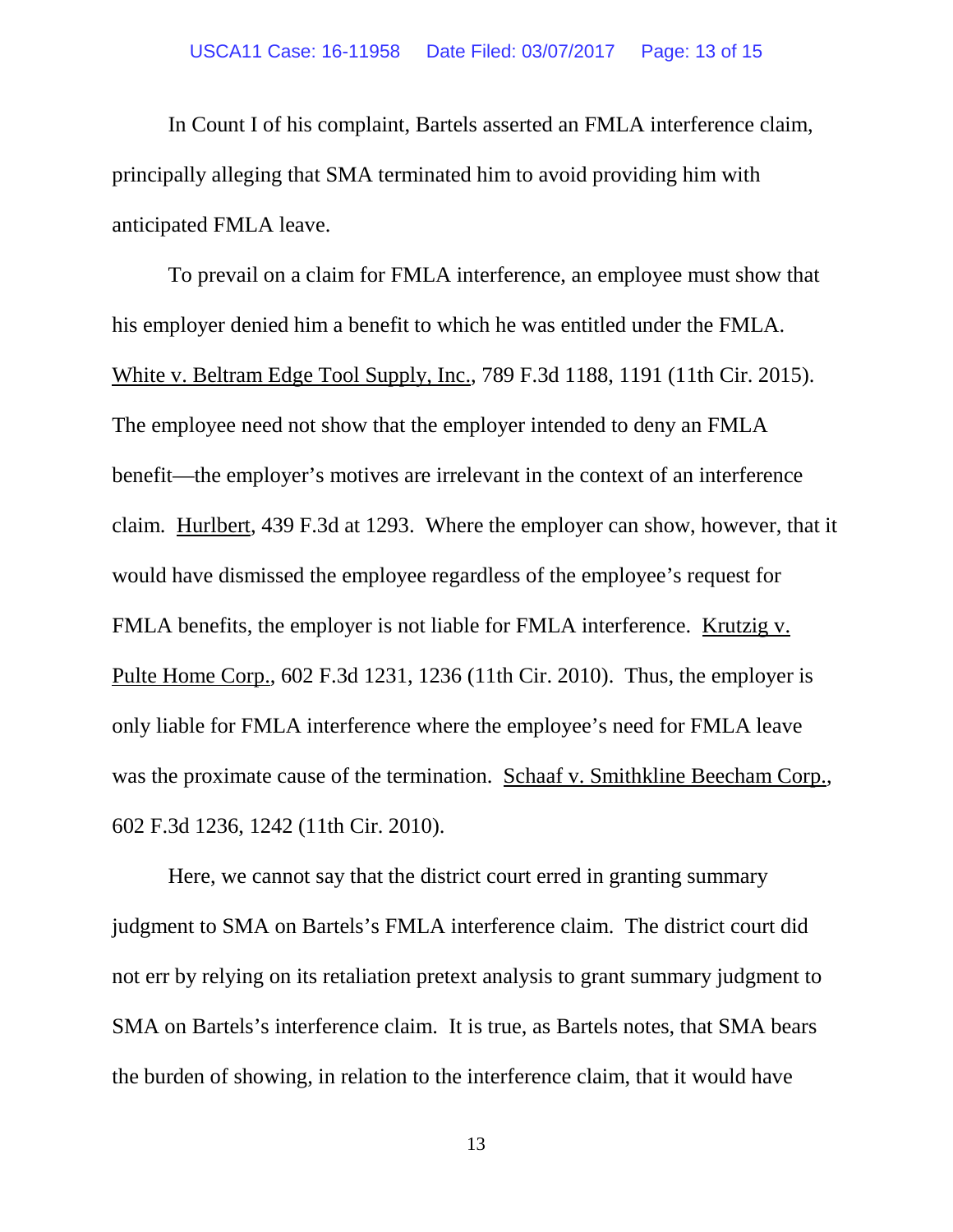terminated Bartels regardless of his need for FMLA leave. Id. at 1241. But it is not improper burden shifting for the district court to consider the employee's inability to show pretext in relation to his retaliation claim in determining, for purposes of the interference claim, that the employer still would have terminated the employee for a reason unrelated to the FMLA.

Our previous decisions support the district court's mode of analysis here. In Wascura, this Court first determined that the employee failed to present evidence from which a reasonable jury could conclude that an employer's proffered legitimate reasons for termination were pretextual with respect to the employee's ADA claim. 257 F.3d at 1247. The Court went on to analyze the employee's FMLA interference claim, expressly taking into consideration the employee's failure to show pretext with respect to the ADA claim. We affirmed the grant of summary judgment to the employer on the employee's FMLA interference claim, stating:

For the same reasons that we concluded that [the employee] failed to present evidence from which a reasonable jury could find that the [employer's] proffered reasons for her termination were pretextual with respect to her ADA claim, we conclude that [the employee] failed to present evidence from which a reasonable jury could find any causal connection between [the employee's] . . . potential need to take time off . . . and her subsequent termination.

Id. at 1248. Similarly, the district court here did not err in relying on Bartels's inability to show pretext in relation to his retaliation claim in determining that